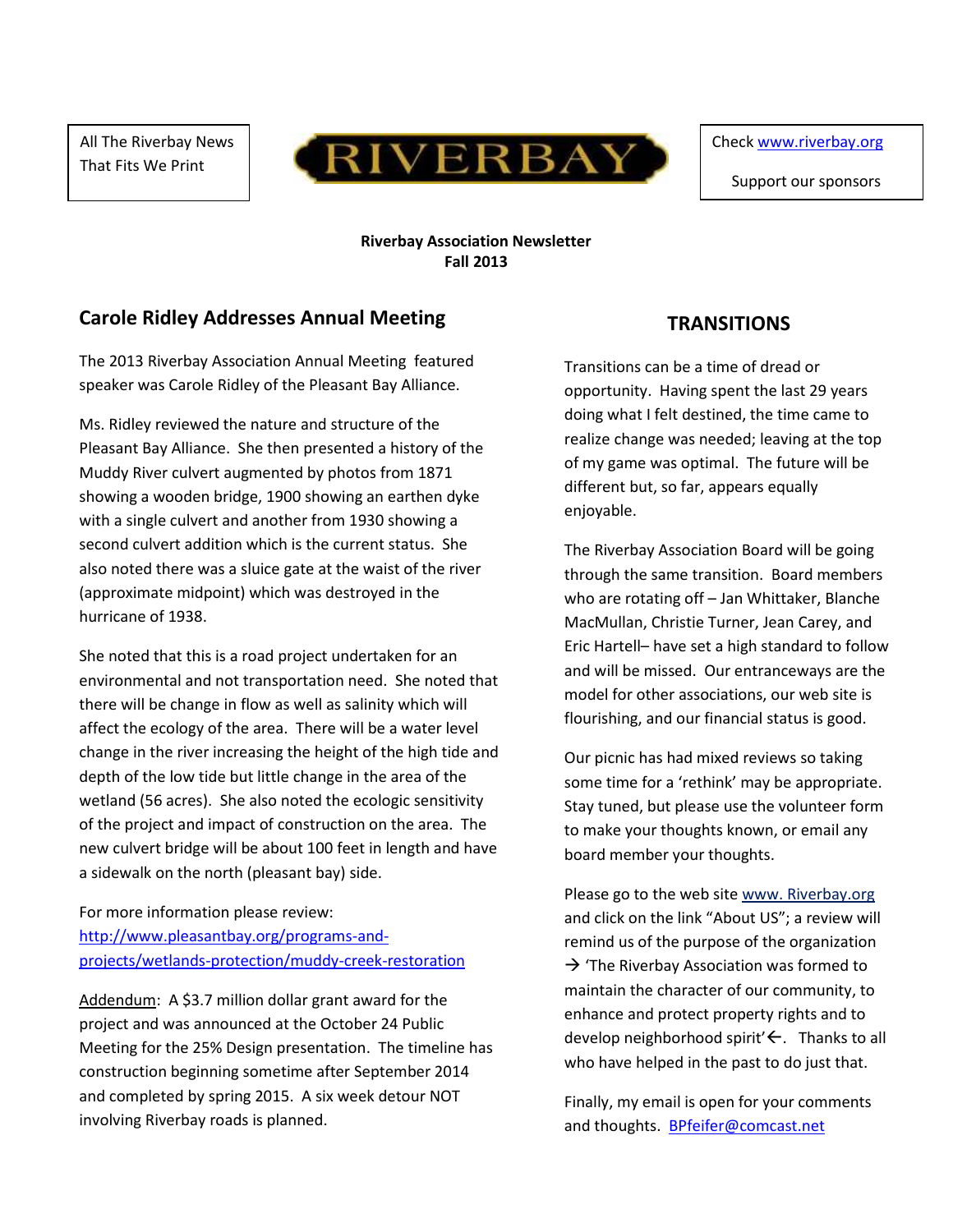# **Executive Committee 2013-2014**

#### **OFFICERS**

| <b>President:</b> | Bernie Pfeifer     |
|-------------------|--------------------|
| Vice-president:   | <b>Sally Davol</b> |
| <b>Secretary:</b> | Ann Marie Hesketh  |
| Treasurer:        | <b>Audrey Gray</b> |

#### **BOARD MEMBERS**

| Rosemarie Fischer                          | Carolyn Otis     |  |
|--------------------------------------------|------------------|--|
| Mike Berg                                  | Andrew McClennen |  |
| Ann Reydel                                 | Roy Johansen     |  |
| and                                        |                  |  |
| Ex officio member-Jack Farrell, past Pres. |                  |  |

### **Meet your Board Members**

Board Members were asked to write brief biographies to help you know us better. We will publish several in each newsletter.

Ann Marie Hesketh: I have been a resident of Riverbay for over 10 years. I am a retired RN who still enjoys the profession through volunteer work. I have been married for 33 years to a wonderful husband, Paul, with whom I share great times and memories in Chatham. I am also the mother of 2 children, Matt and Meghan and a new daughterin-law, Kara. I love to garden and master home projects so you will see me outside working with my hands and sometimes with a hammer in hand.

Ann Reydel: I have owned a home in Riverbay Estates since 2003. Originally from Wisconsin and then Weston, MA. I **w**ent to Connecticut College with Economics major and I am a Realtor. My career was in Real Estate in the Weston, Wellesley area. I am retired and play bridge, tennis, golf and volunteer at the Chatham Historical Society. And, of course, I am on the Riverbay board, for my fifth year. Chatham is a great.

## **Keeping Riverbay in Shape**

Many Thank You's to The Beautification Committee headed by Christie Turner. In addition, a number of folks have helped with the deadheading and decorations at the entrances. Since she has asked to come off the board, Mike Berg will be assuming direction of the operations. A contract has been let, after review of bids, to Estates Landscape & Maintenance for the heavy Fall and Spring cleanups. Also noted and thank-you's to the folks who have 'adopted corners'. The photo shows that they are being excellently tended. The mini-pumpkins are noted and in keeping with the theme at the entranceways.



**Doggie Bags: a Scat-o-logic Tale**

At the annual meeting a member commented on a doggie bag left on the side of the road. In the course of my morning walks, I remembered seeing some scat in that area and a day later, the scat had been 'bagged up', apparently in hope that the culprit would remove it. Then a few days later, a similar deposit appeared between the ponds. Then it disappeared. Several thoughts emerge: First, dog walkers are to be complimented as a single deposit created such news – they are rare, thank you. Second, I now carry a pick up stick and bag so I do not perpetuate the problem by leaving it in place. Third, since I had seen a fox in the area, I blame him anyway. Case Closed!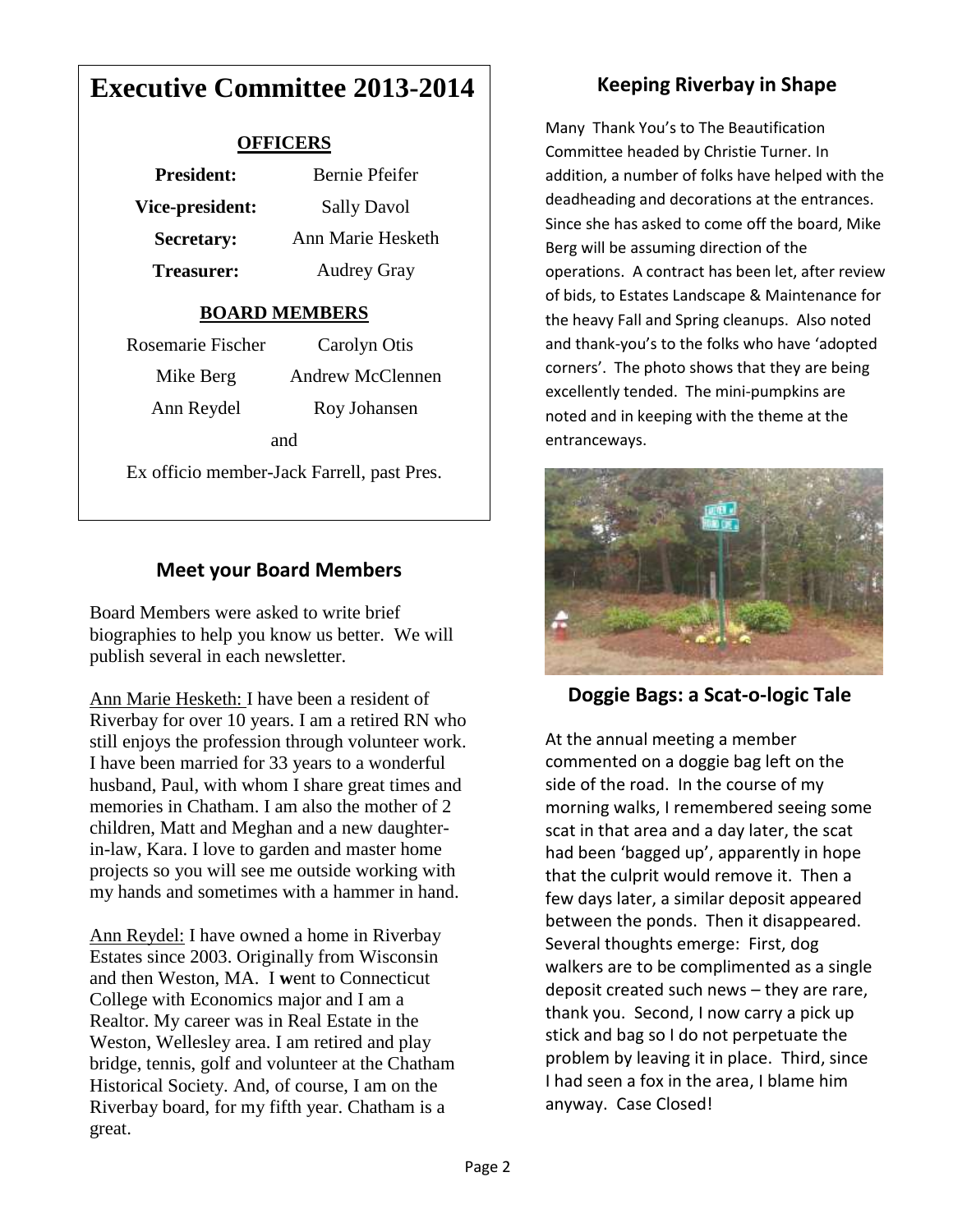### **Board Members (Cont.)**

Carolyn Otis: Grew up in Connecticut, went to Southern Methodist University in Dallas. Lived and worked in New York City at IBM and for The Bank of New York for 13 years. My husband and I also lived in Tampa for 7 years and had a summer home in Orleans. Then when our son turned school age, we decided to move here year round. He is now 15 and goes to the Sturgis Public Charter School in Hyannis. We had a home in Orleans for 12 years and have lived in Riverbay since Feb 2012.We are both realtors with William Raveis Real Estate, are actively involved in St. Christopher's Church, belong to Eastward Ho! and the Orleans Yacht Club, The League Club.

**The Board wishes to acknowledge and thank Finally stratistic. The Board wishes to acknowledge and thank** *the Wequassett Inn for providing a \$100 donation to the Riverbay Association in the form of a gift certificate to acknowledge the presentation of Carole Ridley to the 2013 Annual Meeting.*

*A comment on services provided by one of our sponsors..... "Ed Cunha came on a Sunday two weeks ago when we had a water pipe break in the basement and came within an hour of our call!" Audrey Gray*

#### **Support our Sponsors**

**Paul Avellar** - Chatham Boat Co. **Ed Cunha** - Ed Cunha Plumbing & Heating **Paula St. Pierre** - The Beachcomber **Dr. Kevin Smith** - Kevin Smith, D.D.S., General Dentistry **Dr. Andrew McClennen** – Chiropractor **Leo Cabana** – Homeworks Environmental Inspections **Karl Fischer** – Home**work's** Property Watch **Jack Farrell** – Webster's Real Estate

#### **A Dangerous Intersection?**

The secondary entranceway at Riverview Drive and Old Queen Anne was brought to our attention at the annual meeting. A second call from as different member was received regarding the line of sight being infringed by homeowner construction. Town of Chatham Officials were present on the scene when I went to ascertain the issues. The Building inspector and Town will handle the issues involved with the construction. This intersection and the intersection of Park Ave. and Lakeview Ave. will be discussed at the upcoming board meeting.

Please be careful and do not become a

#### **Welcome New Neighbors**

174 Lakeview Avenue **--** Eric Brazer Jr. and Amy Morris

99 Potonumecot Road -- John B. and Cheryl Dufault

61 Chipping Stone Road -- Janet Puccelli

196 Joshua Jethro Lane -- Leon J. and Rose A. Jodice

251 Chipping Stone Road -- Robert H. and Linda D. Ford

80 Deer Meadow Lane -- Noelle L. Freeman

31 Joshua Jethro Way -- Wendy Carter Taylor

110 Round Cove Road -- William & Marian Horton

114 Potonumecot Road -- Wm. Aschenbach & Hae Suk Suh

283 Round Cove Road -- Thomas Coughlin & Randy Fusaro

269 Deer Meadow Lane -- Rene O. and Erma LaPierre

280 Riverview Drive -- Peter F. Munro